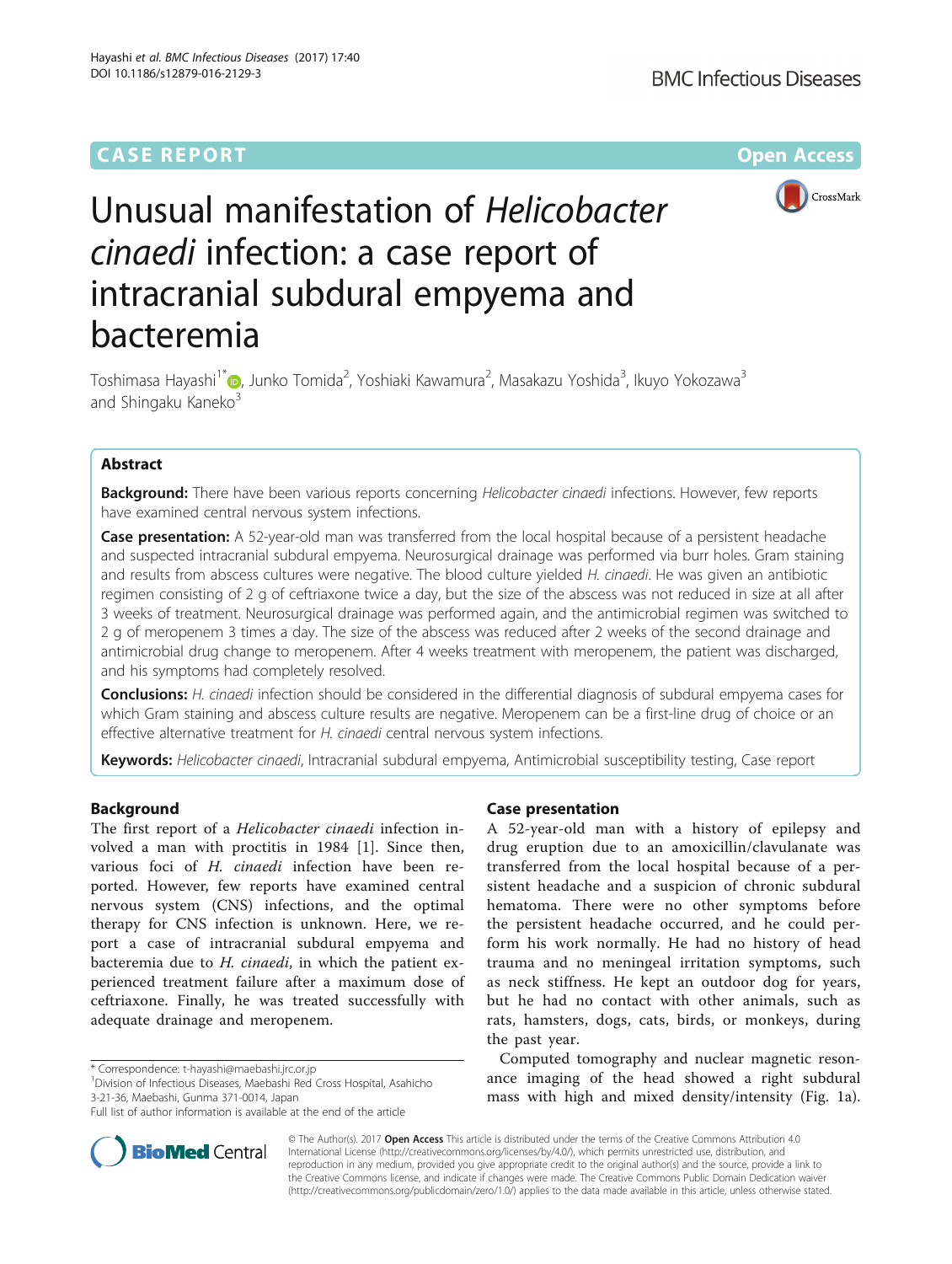<span id="page-1-0"></span>

Because of these findings, we suspected intracranial subdural empyema (SDE).

Neurosurgical drainage was performed via burr holes. Gram staining of the purulent material showed no bacteria, and he had no predisposition for sinusitis or periodontal disease. Therefore, we thought the possibility of anaerobic and aerobic gram-negative bacteria involvement was low. Two sets of blood cultures were drawn, and empirical antibiotic therapy was started with intravenous vancomycin targeting only aerobic streptococci and staphylococci. However, the results from abscess cultures were negative. After 7 days of incubation, the blood culture (BAC-TEC FX system, Nippon BD, Tokyo, Japan) yielded Gram-negative, long spiral-shaped bacillus. Microaerobic subculture on blood agar plates with hydrogen gas showed thin transparent colonies. Because of these findings, we suspected Helicobacter cinaedi intracranial subdural empyema. The human immunodeficiency virus antibody screening test administered just after surgery showed negative results. An additional two sets of blood culture specimens were drawn, and he was given an antibiotic regimen consisting of 2 g of ceftriaxone twice a day. The blood culture results were negative, but the size of the abscess was not reduced in size at all after 3 weeks of treatment (Fig. 1b).

Neurosurgical drainage was performed again, and the antimicrobial regimen was switched to 2 g of meropenem 3 times a day. Although the microaerobic culture of the abscess was negative, H. cinaedi was identified from the abscess and blood culture by cdtB virulence factor gene-based PCR. The 16S rRNA sequence analysis revealed with 100% similarity between the abscess and blood culture (Fig. [2](#page-2-0)).

Antimicrobial susceptibility testing for H. cinaedi using the broth microdilution method revealed minimum inhibitory concentrations (MICs) of 4 μg/mL for ceftriaxone and 0.06 μg/mL for meropenem (Table [1\)](#page-3-0). The size of the abscess was reduced after 2 weeks of the second drainage and antimicrobial drug change to meropenem (Fig. 1c). After 4 weeks treatment with meropenem, the patient was discharged, and his symptoms had completely resolved. The patient has continued visiting the hospital for more than 1 year after discharge, and there has been no recurrence to date (Fig. 1d).

#### Conclusion

This case revealed two important clinical issues. First, H. cinaedi can cause an intracranial SDE. Secondly, treatment failure with ceftriaxone can occur when the MIC value for ceftriaxone is 4 μg/mL or higher in an H. cinaedi intracranial SDE case.

To our knowledge, this is the first published case of H. cinaedi intracranial SDE. There have been four reported cases of H. cinaedi central nervous system infections. Three cases concerned meningitis in adults [[2](#page-3-0)–[4](#page-3-0)], and the final case was a case of meningitis and bacteremia in a neonate [\[5](#page-3-0)]. None of those reported cases were associated with abscess formation. We must consider H. cinaedi as a causative organism of culture-negative intracranial SDE.

Treatment failure with ceftriaxone in cases of H. cinaedi intracranial SDE can occur if the MIC value for ceftriaxone is 4 μg/mL or higher. We initially chose ceftriaxone as definitive therapy because antibiotic regimens including ceftriaxone effectively treated H. cinaedi meningitis in the previous four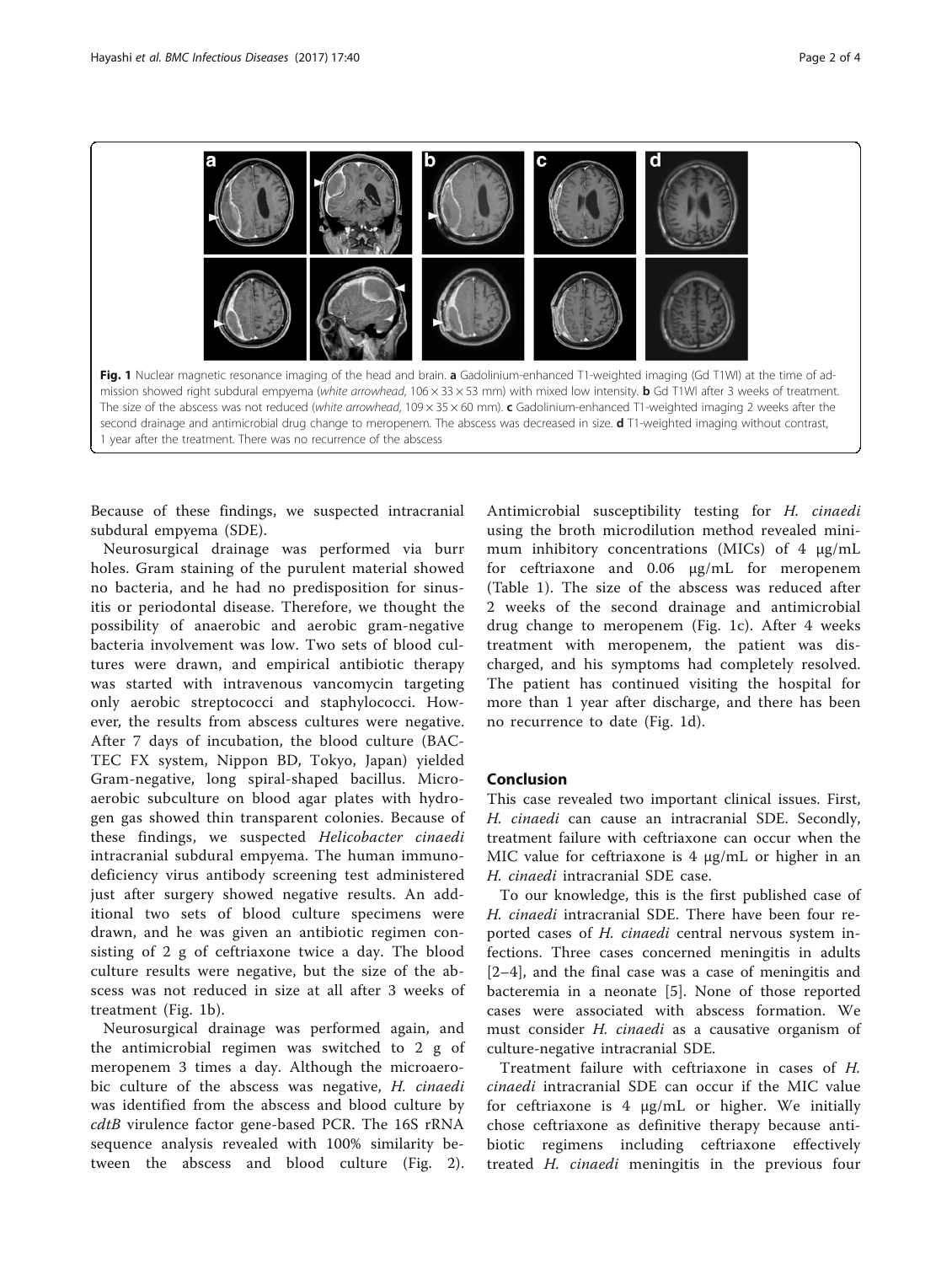<span id="page-2-0"></span>

case reports. Antimicrobial susceptibility testing (AST) for H. cinaedi isolates was not performed in these cases, probably because AST for H. cinaedi is too cumbersome to perform routinely in hospital laboratories [\[6\]](#page-3-0).

However, in the present case, AST yielded useful information for changing the therapeutic strategy. With the doses normally used to treat bacterial meningitis, the concentrations of ceftriaxone in cerebrospinal fluid range from 2 to 8 μg/mL, and levels are nearly constant in children and adults [[7, 8\]](#page-3-0). These concentrations are close to the MIC observed in this case  $(4 \mu g/mL)$ , which may negate the culture results,

but there is a possibility of treatment failure especially in the presence of an abscess. On the other hand, when 2 g of meropenem was administered every 8 h, the concentration in the cerebrospinal fluid was reported to be 1.29 μg/mL, even in the trough value [[9](#page-3-0)], which is considerably higher than the MIC in this case (0.06 μg/mL). Therefore, meropenem can be a first-line drug of choice or an effective alternative treatment for CNS infection, especially when the MIC value is 0.06 μg/mL or lower.

In conclusion, H. cinaedi infection should be considered in the differential diagnosis of SDE cases for which Gram staining and abscess culture results are